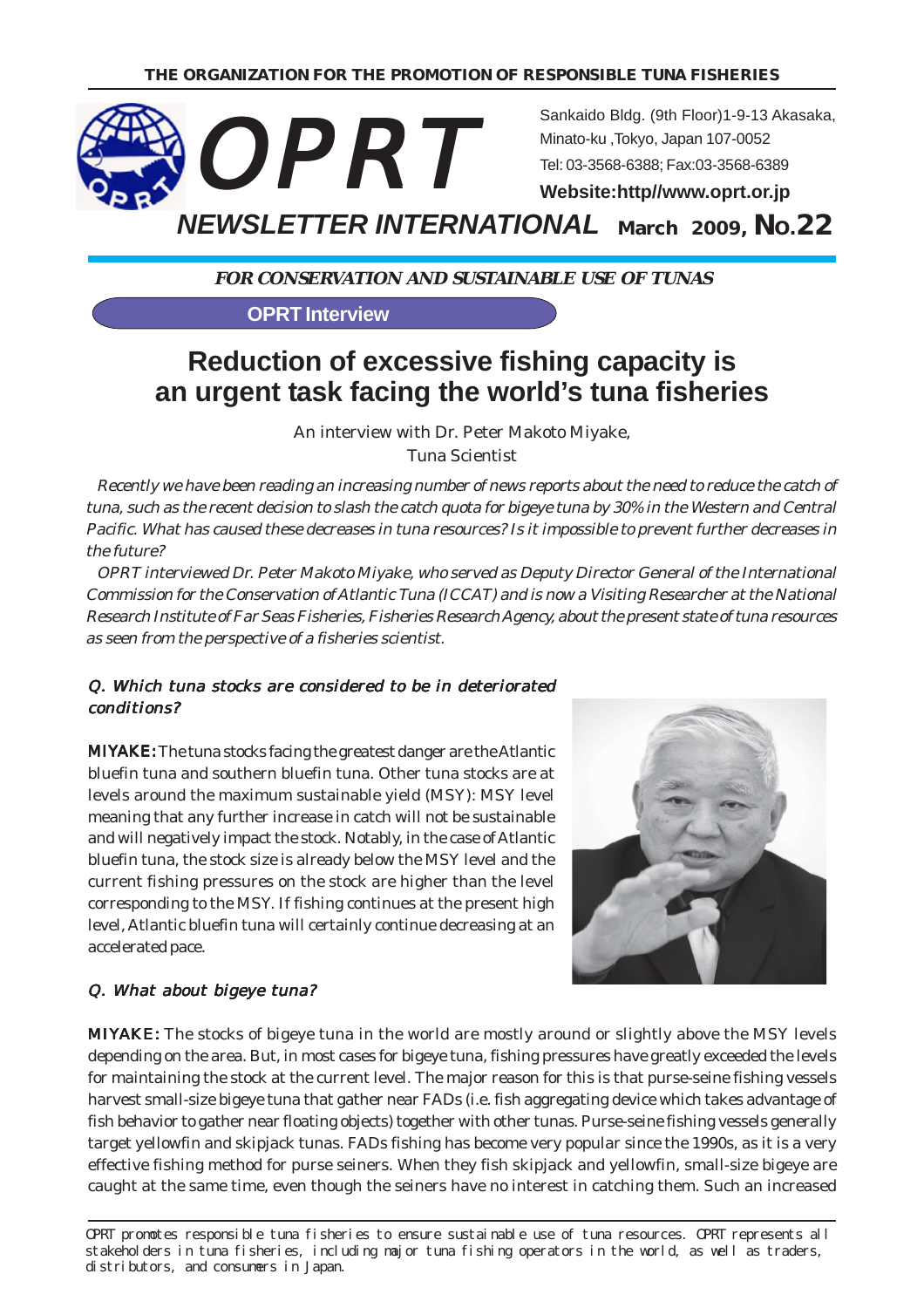catch of small bigeye (particularly in terms of number of fish rather than in weight) has caused an increasing impact on bigeye tuna resources as a whole. If purse-seine fishing vessels can avoid catching bigeye and only longline fishing vessels do so, a higher sustainable bigeye catch than the present catch level can be achieved, without any stock deterioration: avoiding small fish and catching only larger fish would increase the MSY level. This point is well-accepted by the scientific community. Currently, diverse techniques and equipment to avoid the bycatch of small-sized bigeye tunas during FAD fishing have been tested, but there has not been any decisively effective means identified.

#### Q: It has been pointed out that ICCAT that manages Atlantic tuna resources has not been functioning adequately in recent years.

MIYAKE: There has recently been much criticism of ICCAT's ability to manage tuna stocks. However, ICCAT's management measures for tuna species other than eastern bluefin have been implemented very successfully, and for many years, have maintained the stocks in a healthy condition. For example, the North Atlantic swordfish stock, which had been fished down below the MSY level in the late 1990s, has now recovered to a level above the MSY. This means ICCAT is, for most of the stocks, fulfilling its functions properly as an RFMO.

#### Q: Why has management of Eastern Atlantic bluefin tuna failed up to now?

MIYAKE: The reason for the failure in the management of Eastern Atlantic bluefin tuna is that fishing countries around the Mediterranean have not complied with ICCAT's regulatory measures.

 Since the 1990s, ICCAT has established and implemented regulations, such as catch quotas and minimum size limits, in the Eastern Atlantic including the Mediterranean, but those rules have not been complied with. If member States had abided by the quota, the present situation would never have happened.

 Basically, the most effective conservation measure is to close fishing in the spawning grounds during the spawning season to all fisheries. Scientists have been proposing this approach from the outset. However, because of the motives and intentions of countries concerned, scientists' recommendations to

establish closed seasons and areas have been ignored except by longliners, and instead, an approach to set catch quotas has been taken by the Commission. If the quota had been observed by all the fishing countries, the stock would not have been reduced as we have seen. Unfortunately, as I pointed out earlier, the fishing countries have not observed the quota, and this has resulted in further deterioration of the resources. The commencement of tuna farming in the Mediterranean may also have been a driving force. Tuna fattened in the region has a high market value mostly in Japan, making tuna farming a lucrative business. Because of this situation, tuna fishing vessels providing the supply of fish for farming have not scaled down their fishing operations.

#### Q: We hear that, within the issues relating to fish stock management at RFMOs, there is an issue of conflicts of interest between developed fishing countries and developing nations which now aim to develop their fisheries.

MIYAKE: If developing countries are serious in promoting fisheries by their nationals, countries/ entities with advanced fishery have the responsibility to support such efforts positively. In many cases, however, new entries into tuna fishing by developing nations have been apparently prompted by countries/ entities with advanced fishery taking advantage of the fishing rights given to developing coastal countries. In other words, this issue is not necessarily the confrontation between developed fishing nations and developing countries but rather it is interests within the advanced fishing nations/entities themselves and their overseas capital investment. Therefore, in large part, it is an issue pertaining to countries/entities with advanced fishery. Developing countries, for their part, benefit from this because they can earn license fees by letting contracts to other nations to fish in their EEZs. This is a vicious circle resulting from a situation in which tuna products have become internationally-traded commodities.

#### Q: What are some effective means to maintain tuna resources and fishing at sustainable levels for many years to come?

MIYAKE: Management of fishing capacity is the key issue. Fishing capacity, often expressed in number and size of fishing vessels, has become too large to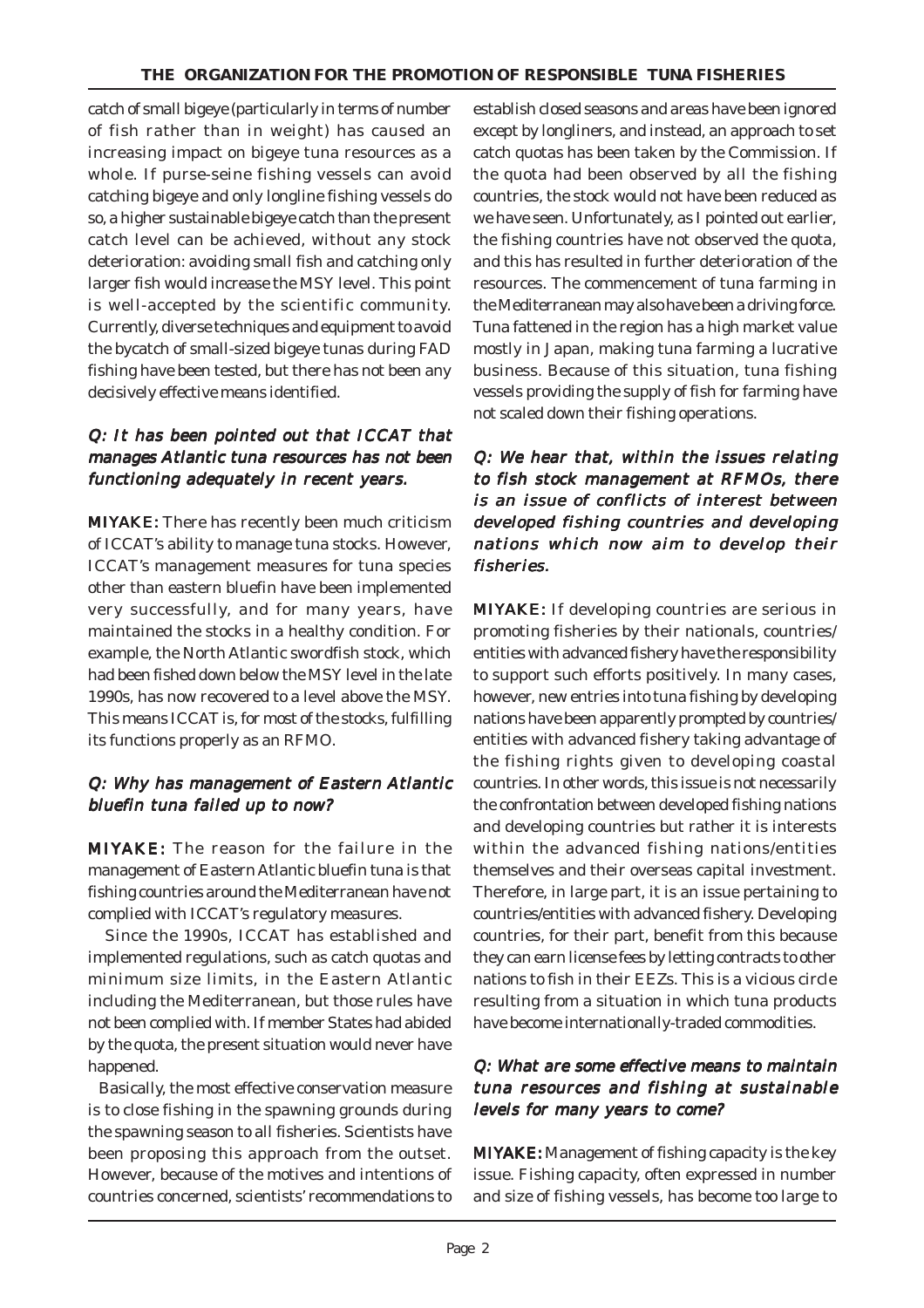sustainably exploit the tuna stocks currently available. We need to curtail the current fishing capacity. Reduction of fishing capacity is crucial.

### Q: Can you tell us what fishing capacity is?

MIYAKE: Fishing capacity does not mean the number of fishing vessels alone but also includes many socio-economic factors. For example, when fuel prices soar, fishing vessels tend to scale back their operations or refrain from going out to distant areas, so the fishing capacity naturally decreases. On the contrary, improvements in fishing technology can increase the fishing capacity; as technological progress is made from year to year, fishing capacity will increase, even when the number of fishing vessels remains unchanged. Viewed this way, the Working Group of the United Nations Food and Agriculture Organization (FAO) estimated the current global fishing capacity for tuna is at more than 130% of the proper level: meaning that there exists a capacity to catch 30% or more tuna than the present catch level if fishers choose to do so. Especially, as regards bluefin tuna in the Eastern Atlantic and the Mediterranean, the current fleet can catch at least twice as much as the present ICCAT quota for bluefin, if operated at a full capacity. Introduction of any stock management measures (e.g. quota) is difficult in this state of excessive fishing capacity. It would be much easier to adopt and implement regulations, if fishing capacity (including the number of fishing vessels) is less. Currently, more and more scientists and administrators are trying to bring overall tuna fishing capacity under control.

 $Q:$  OPRT has agreed to limit the number of OPRT-registered fishing vessels among its members in order to ensure that the number of large-scale tuna longline fishing vessels in the world will not increase. OPRT has been implementing this agreement. What do you think of such efforts?

MIYAKE: Not only myself, I know that the world tuna society highly values OPRT's efforts toward combating IUU and managing longline fishing vessels. I hope that efforts will be made to introduce similar measures to constrain fishing capacity of the world's purse-seine fishing fleets as well.

### **Challenge against IUU fishing**

## **Taiwan set to eliminate IUU fishing - to strictly control fishing vessels under Taiwanese foreign investment**

**Aziwan promulgated the Presidential Decree** on December 17, 2008, to control, effective from the same day, non-Taiwanese registered fishing vessels under investment and management by Taiwanese, in order to conserve marine fisheries resources and to ensure maintenance of the international fisheries management in order.

 Under the law, a Taiwanese who carried out fishing activities by the non-Taiwanese registered fishing vessel under his investment and management, without prior approval of the Taiwanese authorities concerned, and of which vessel did not comply with the international fisheries management measures, shall be liable to imprisonment of up to 3 years, a fine of 10 million Taiwanese dollars (about US\$28 million) and forfeiture of the catch.

 A Taiwanese, who dealt with fish laundering (as a case like selling or transshipping fish caught by a non-Taiwanese registered fishing vessel as the fish caught by a Taiwanese fishing vessel), shall be liable to imprisonment of more than 6 months up to 3 years and a fine of 30 million Taiwan dollars (about US\$85 million). Any Taiwanese, who has already engaged in the fishing by using a non-Taiwanese registered vessel under his investment and management before the announcement of the decree, is required to report to the authorities concerned the current status of the fisheries and the business history within 120 days from the date of announcement of the decree.

 Loopholes for IUU fishing operators to escape the international management measures will be closed by the decree, if effectively implemented.

## **FAO COFI recognizes the need to tackle excessive fishing capacity**

The U.N. FAO's Committee on Fisheries (COFI)<br>was held in Rome from March 2 - 6, with<br>participants from about 110 nations, was held in Rome from March 2 - 6, with